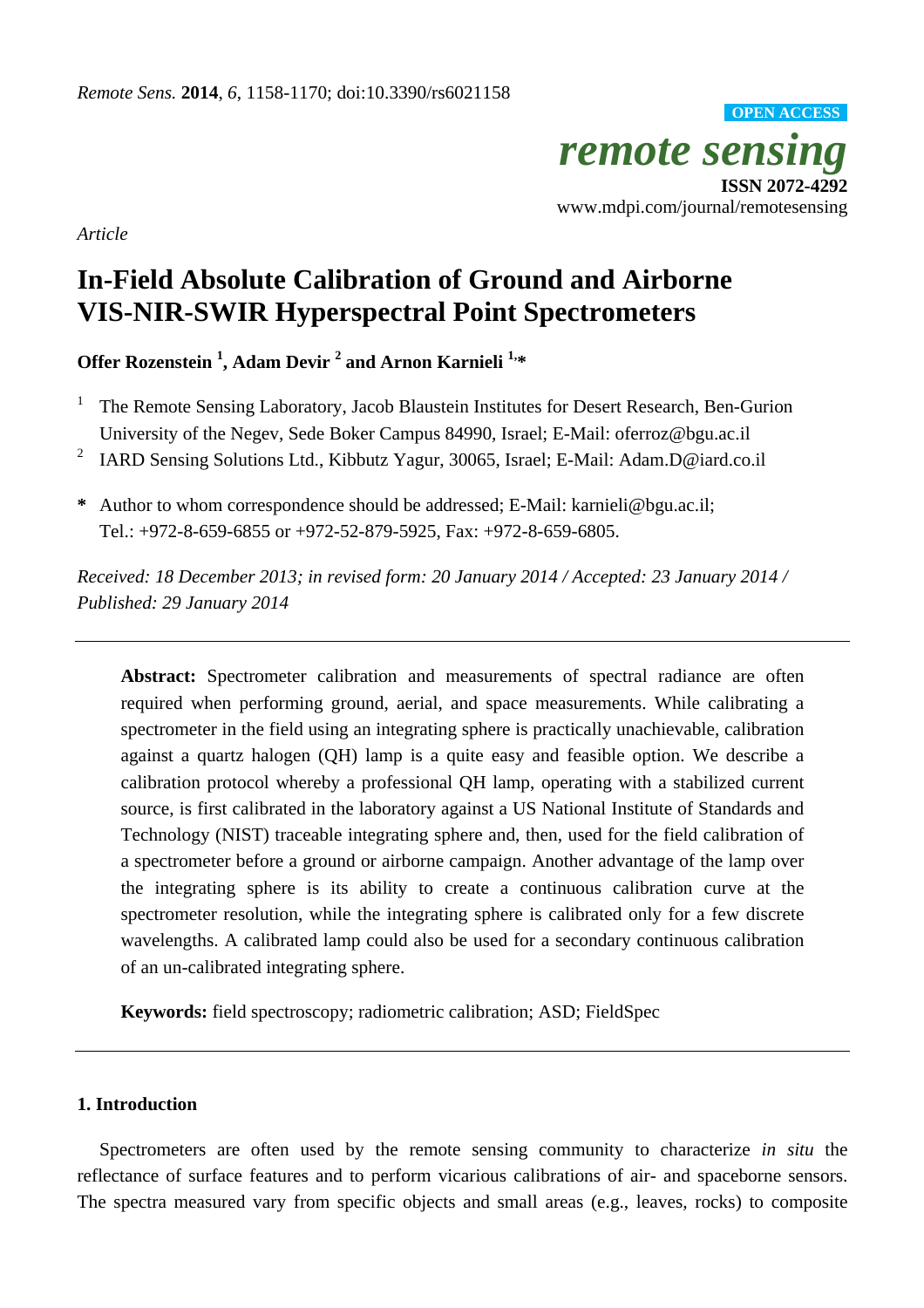scenes (e.g., vegetation canopies), and, ultimately, to image pixels [1–3]. Mostly, we use a spectrometer to derive the reflectance of an object by comparing the signal reflected from the object to that of a white reference panel, such as Spectralon (compressed polytetrafluoroethylene) or BaSO4. Measuring radiance rather than reflectance is necessary when performing aerial measurements for which Spectralon calibration is cumbersome [4]. On this occasion, a pre-flight absolute calibration of the irradiance received at the device's aperture is needed. In aerial measurements, a fiber optic extension is often used to connect the spectrometer located inside the airplane to the collecting optics located in a pod at the bottom of the aircraft. In this case, the calibration of the spectrometer must be done in the field. While this calibration procedure is usually performed using an integrating sphere (described below) [5], it is not feasible to move and use this delicate and often large device in the field. The aim of this paper is to describe a simplified procedure suited for in-field absolute calibration of a spectrometer. Section 2 presents the apparatus used to achieve an ideal flat angular response by the spectrometer. Section 3 describes the procedure to calibrate a spectrometer by using an integrating sphere and by a quartz halogen (QH) lamp. In section 4 it is shown how a calibrated QH lamp can be used as a secondary calibration source for an integrating sphere. Section 5 discusses the advantages and shortcomings of the proposed calibration protocol. Section 6 offers concluding remarks.

## **2. Uniformity of the Radiometer Field of View (FOV)**

We used the Analytical Spectral Devices (ASD) FieldSpec Pro FR spectrometer (Analytical Spectral Devices Inc., Boulder, CO, USA) with a spectral range of 350–2,500 nm. This device is based on a bare fiber bundle, with or without collecting optics, which has a given Field of View (FOV). The spectral irradiance  $(W \cdot cm^{-2} \cdot \mu m^{-1})$  that enters the fiber (through the aperture of the fiber/optics) is either reflected from the object(s) located in the FOV or emitted by them. The collected spectral power (W  $\mu$ m<sup>-1</sup>) is divided between three linear detector arrays that measure the spectral power in three different spectral regions (350–985, 986–1,765, and 1,766–2,500 nm) with spectral sampling of 3, 10, and 10 nm, respectively. The ASD output is statistically standardized to 1 nm intervals. The calibration of this device converts the read-out signal (in digital numbers –*DN*) to spectral irradiance (see below).

The first calibration problem in this process is the non-uniform sensitivity of the FOV. When a point source is measured, the signal has some (spectral and amplitude) dependence on the position of the source inside the FOV of the bare fiber [6,7]. When this point source is measured with collecting optics, this non-uniformity becomes extremely large due to the focusing of the source on different fibers in the bundle that contribute to different parts of the detector. We measured the FOV of a bare fiber used in an ASD spectrometer by recording the transmitted signal as a function of the angular position of the fiber. A distant QH lamp (point source) illuminated the bare fiber through a scanning flat mirror. As a result the turning of the mirror placed the source at different positions across the fiber's FOV. Results showed that it has a field of view (FOV) of 400 mrad (this value should be compared with the FOV defined by its Numerical Aperture = 0.22 that predicts a FOV of  $25^{\circ} = 436$  mrad) with a fairly flat response (Figure 1). The bare fiber ends with a FOV limiter in all subsequent calibrations, thus providing an ideal angular flat response. The FOV limiter is a black-coated, custom-made metal cylinder that has a limiting iris at its end. In our tests, we used a FOV limiter of 103.6 mrad = 5.9° (Figure 2A). The sensitivity of the bare fiber within this limiting aperture is fairly uniform. On the other hand, when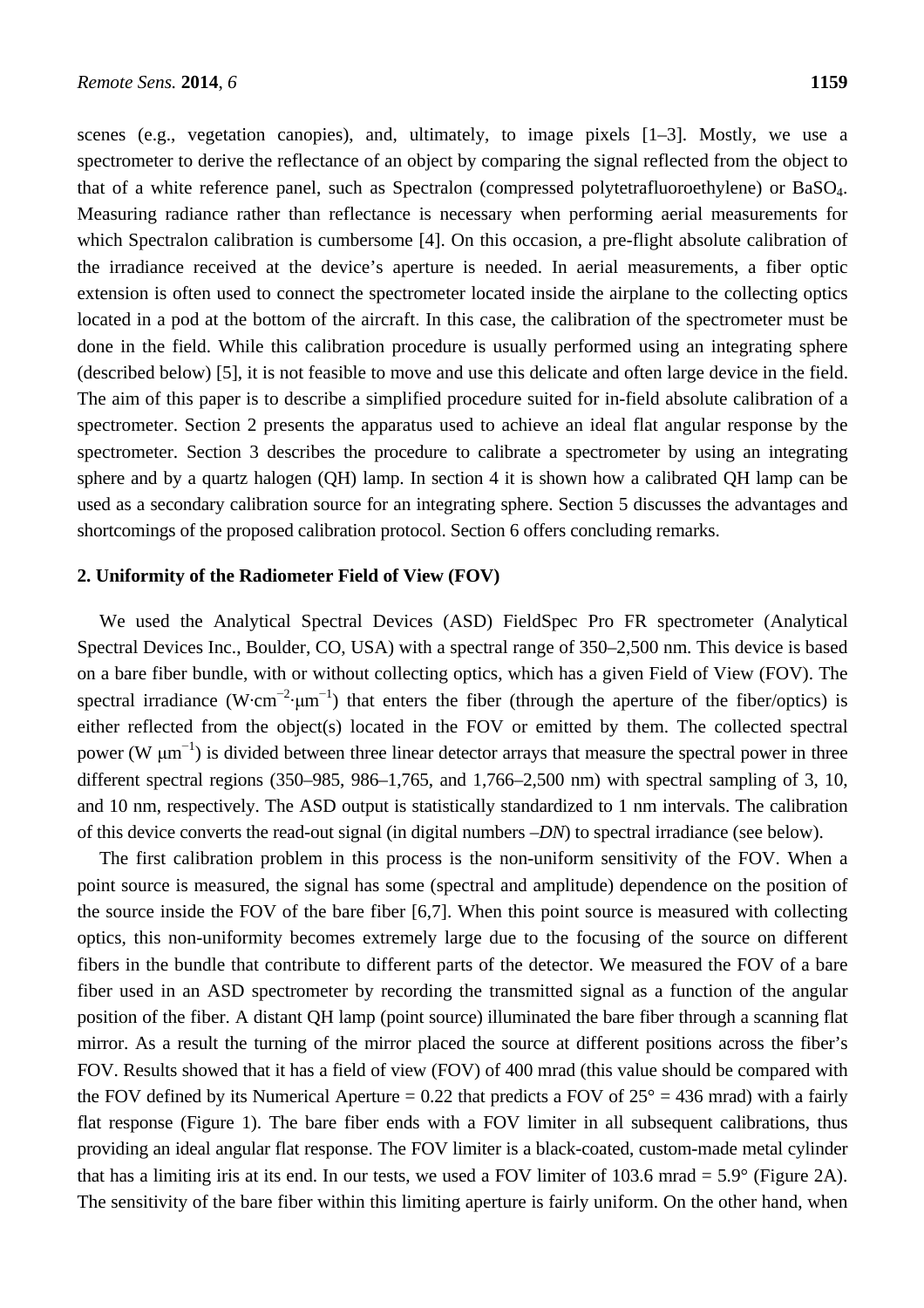a uniformly illuminated background is measured, the use of the collecting optics is recommended since every fiber in the bundle will be equally irradiated.

Figure 1. The angular dependence of an ASD spectrometer bare optical fiber transmittance. It is apparent that the bare optical fiber has a relatively flat response in the center of the field of view (FOV).



# **3. Calibration of a Spectrometer Using an Integrating Sphere and a QH Lamp**

An integrating sphere is a hollow spherical cavity with small entrance holes (for calibration lamps) and an exit hole, acting as a uniformly illuminated radiance source. The inner coating of an integrating sphere is a high reflectivity near-Lambertian surface that homogenizes the reflected spectral radiant intensities (W·str<sup>-1</sup>·µm<sup>-1</sup>) of the calibration lamps [8]. The spectral radiance at the exit port is accurately measured by the manufacturer and can be used as the US National Institute of Standards and Technology (NIST) traceable standard. This known radiance is used to calibrate spectrometers in the visible (VIS), near-infrared (NIR), and shortwave infrared (SWIR) at the integrating sphere's aperture. Although transportable integrating spheres [9] have been used to calibrate remote sensing sensors in the field, these devices are expensive to manufacture and technically complicated to calibrate. In addition, transporting and operating them outside clean laboratory may lead to deterioration of their quality and their traceability to NIST primary standards. Another disadvantage of using common BaSO4-coated integrating spheres for calibrating a spectrometer is that they may only be calibrated for discrete wavelengths in the VIS-NIR-SWIR regions where there is no absorption of water vapor that is adsorbed to their walls (as discussed later). The use of dry  $N_2$  for purging the integrating sphere during NIST continuous-wavelength calibration will require a similar cumbersome purging during its use in the laboratory calibration. An interpolation made between discrete calibration points will introduce spectral features caused by the water adsorbed to the coating of the sphere [2]. Therefore, the numeric interpolation approach is inadmissible and a physical-analytical approach is required.

The process of calibrating a spectrometer produces a calibration curve that allows for converting the *DN* readout of the spectrometer to irradiance units. Figure 2B shows the spectral irradiance measurement using an ASD spectrometer fitted with a FOV limiter at a distance *D* from an integrating sphere. We used a Labsphere Unisource 1200 integrating sphere (S/N001588). The exact value of *D* is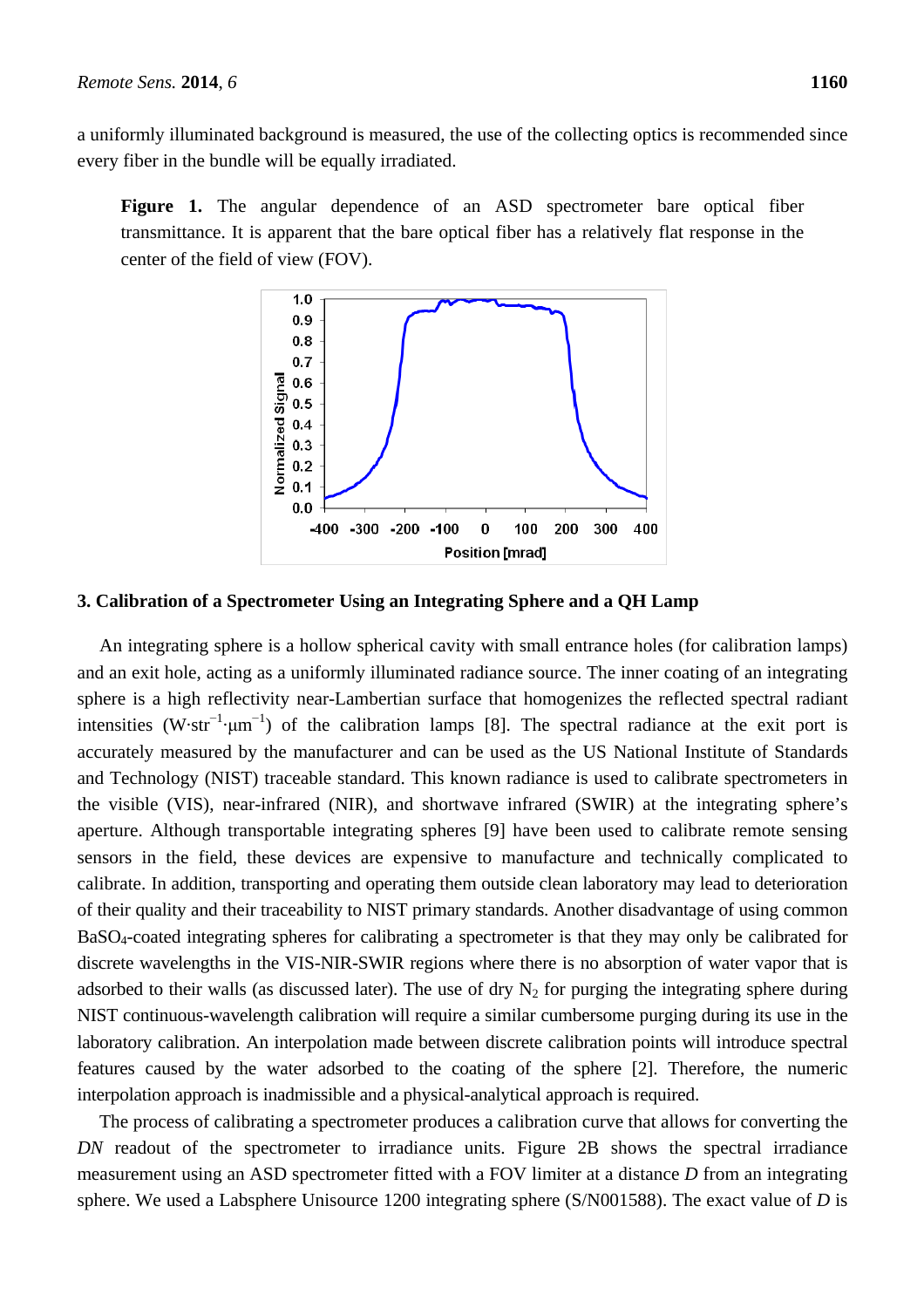insignificant, as will be explained herein. The integration time was set to 132 msec. The solid angle ( $\Omega_{\text{aperture}}$ ) suspended by the FOV limiter is equal to the iris area (A) divided by the square of the distance from the bare fiber end to it  $(d^2)$ :

$$
\Omega_{aperture} = \frac{A}{d^2} = \frac{\frac{\pi}{4} \times (12.5 \text{ mm})^2}{(120.6 \text{ mm})^2} = 8.44 \times 10^{-3} \text{str}
$$
 (1)

**Figure 2.** Schematic drawing of the measurement equipment: (**A**) Blowup of the field of view (FOV) limiter. The bare fiber is attached to the left end of the cylinder. Measurements are in mm; (**B**) The spectrometer attached to the FOV limiter is aligned in front of an integrating sphere; (**C**) The spectrometer attached to the FOV limiter is aligned in front of the QH lamp operated by a stabilized direct current (DC) source; (**D**) The spectrometer attached to the field of view (FOV) FOV limiter is aligned in front of Spectralon panel. An incandescent lamp operated by a stabilized current source is placed near the FOV limiter aperture in front of the Spectralon panel.

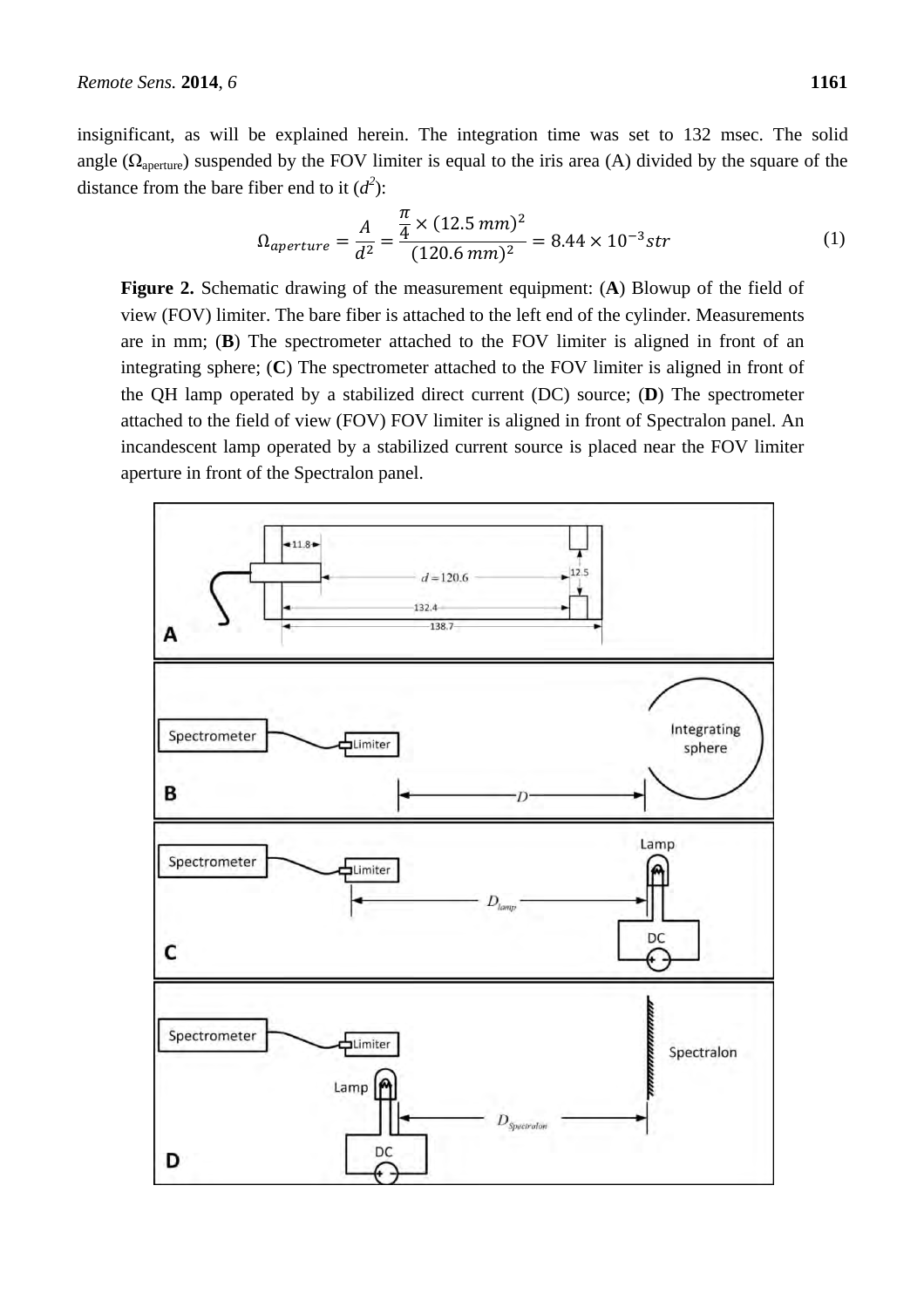The calibrated value of the spectral radiance of the integrating sphere  $L_{\text{sphere}}$  (W·str<sup>-1</sup>·cm<sup>-2</sup>·µm<sup>-1</sup>) is divided by the measured signal, *DN*, to provide the spectrometer radiance calibration factor  $K_{\text{radiance}} (W \cdot \text{cm}^{-2} \cdot \text{str}^{-1} \cdot \mu \text{m}^{-1} \cdot \text{DN}^{-1})$ :

$$
K_{radiance} = \frac{L_{sphere}}{DN}
$$
 (2)

Figure 3 demonstrates the calibration according to the integrating sphere radiance. Note that the three different detector arrays in the spectrometer (350–985, 986–1,765, and 1,766–2,500 nm) are distinct.





To validate the calibration curve, we used a Gilway L9390 QH lamp (12 V, 100 W) operated by a stabilized current source (Oriel 68735 regulated power supply, 110/220 V, 450 W. The power unit weighs 7.85 kg, and it can be operated in the field by a small portable generator or a 1 kW DC/AC converter) as a gray body [10] (Figure 2C). The spectrometer readout (*DN*) was multiplied by the calibration curve, thus yielding the spectral radiance of the lamp. However, there is a distinct difference between the two calibration methods: while the aperture of the integrating sphere fills the entire FOV limiter, the filament of the QH lamp is only a point source in it. Therefore, the calibration of the spectrometer should be performed with regard to the spectral irradiance of the aperture of the integrating sphere as measured at the FOV limiter plane  $E_{\text{sphere}}$  (W·cm<sup>-2</sup>·µm<sup>-1</sup>), yielding the irradiance calibration factor: K<sub>irradiance</sub> (W·cm<sup>-2</sup>·µm<sup>-1</sup>·DN<sup>-1</sup>). This is done by multiplying the values of the spectral radiance of the integrating sphere  $(L_{\text{sphere}})$  by the area of the sphere aperture that is subtended by the FOV limiter ( $\Omega_{\text{aperture}} \cdot D^2$ ), and by the solid angle of 1 cm<sup>2</sup> at the FOV limiter plane, subtended in relation to the sphere aperture:

$$
E_{sphere} = (L_{sphere} \times \Omega_{aperture} \times D^2) \times D^{-2}
$$
\n(3)

$$
K_{irradiance} = \frac{E_{sphere}}{DN} = \frac{L_{sphere} \times \Omega_{aperture}}{DN} = K_{radiance} \times \Omega_{aperture}
$$
(4)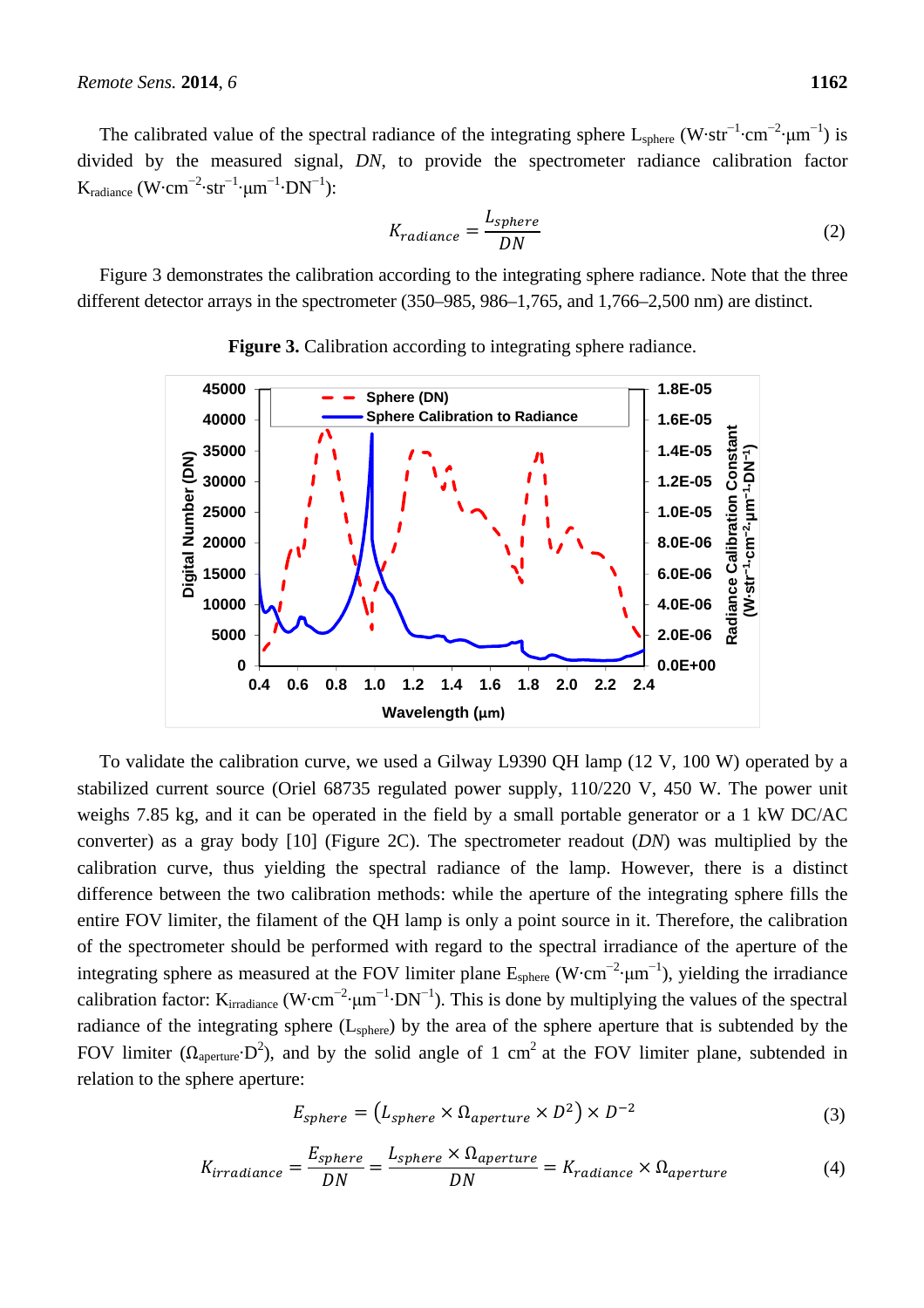It is evident from Equation (3) that the irradiance does not depend on the distance *D* between the iris of the FOV limiter and the aperture of the integrating sphere. Figure 4 shows the spectral irradiance calibration curve.





When using the spectrometer to measure the irradiance of the lamp (Figure 2C), the irradiance value  $E_{lamp}$  is dependent on the distance to the fiber aperture and not to the iris  $(D_{lamp})$  because the filament of the lamp is a point source. As a result, the lamp spectral radiant intensity ( $I_{\text{lamp}}$  (W·str<sup>-1</sup>·µm<sup>-1</sup>)) is obtained by multiplying the signal measured by the spectrometer (*DN*) by the irradiance calibration factor ( $K_{irradiance}$ ) and dividing the product by the solid angle that 1 cm<sup>2</sup> at the fiber aperture plane subtends in relation to the lamp. This angle is equal to  $D_{lamp}^{-2}$ .

$$
I_{lamp} = K_{irradiance} \times DN \times D_{lamp}^2 \tag{5}
$$

Following this equation, the measured spectral radiant intensity of the lamp (dotted line in Figure 5) does not seem to be a gray body and has a strange wavelength dependence. This can be explained by the visual comparison between the lamp spectral radiant intensity and the spectral radiance of the integrating sphere as shown in Figure 6. From this figure, it is evident that the radiant intensity of the lamp shows spectral offsets from a black (or gray) body curve at those wavelengths where there are no calibration values for the sphere radiance (probably due to the water absorption by the sphere's  $BaSO<sub>4</sub>$ coating). This absorption is intensified by multiple reflections of light inside the integrating sphere. By ignoring these artifacts (caused by water absorption bands), we could compare the measured spectral behavior of the lamp with a theoretical gray body according to Planck's law. As the tungsten filament is not a perfect gray body emitter, we assumed that its emissivity is wavelength dependent. From this, we concluded that for a filament area of  $3 \times 5$  mm (according to the data sheet of this lamp), the spectral radiant intensity of the lamp matches that of a source with a temperature of 3,000 K (Figure 7). Consequently, the wavelength-dependent emissivity  $(\epsilon_{\lambda})$  is defined as:

$$
\varepsilon_{\lambda} = 0.745 - 175\lambda\tag{6}
$$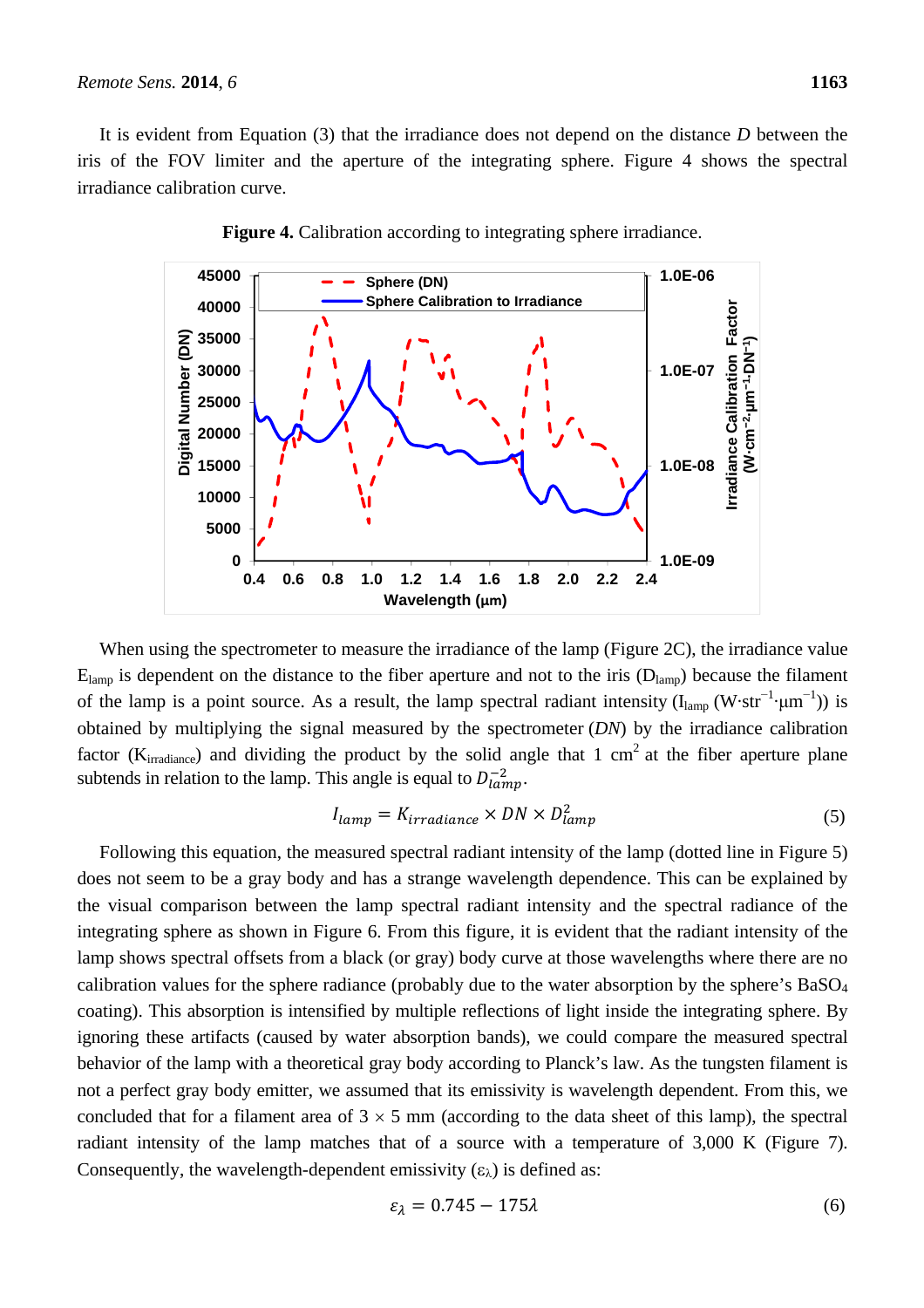where  $\lambda$  is the wavelength in  $\mu$ m. Without this emissivity correction, there would be a mismatch between the calculated and measured values of the spectral radiant intensity of the lamp [11].

**Figure 5.** The signal measured in digital numbers (*DN*) of the lamp (solid line) and the integrating sphere (dashed line). Radiance of the lamp (dotted line) after employing the calibration coefficients derived by interpolating the discrete calibration points of the integrating sphere (shown in Figure 6).



**Figure 6.** Comparison between the integrating sphere calibration (dots: Represent the discrete wavelengths for which the integrating sphere was calibrated) and the measured lamp radiant intensity (solid line: Derived by interpolating the dots to create a calibration curve). Note that this causes great inaccuracies in areas of water absorption by the barium sulfate inner coating of the integrating sphere since there are not enough calibration points in those areas to capture the absorption features.

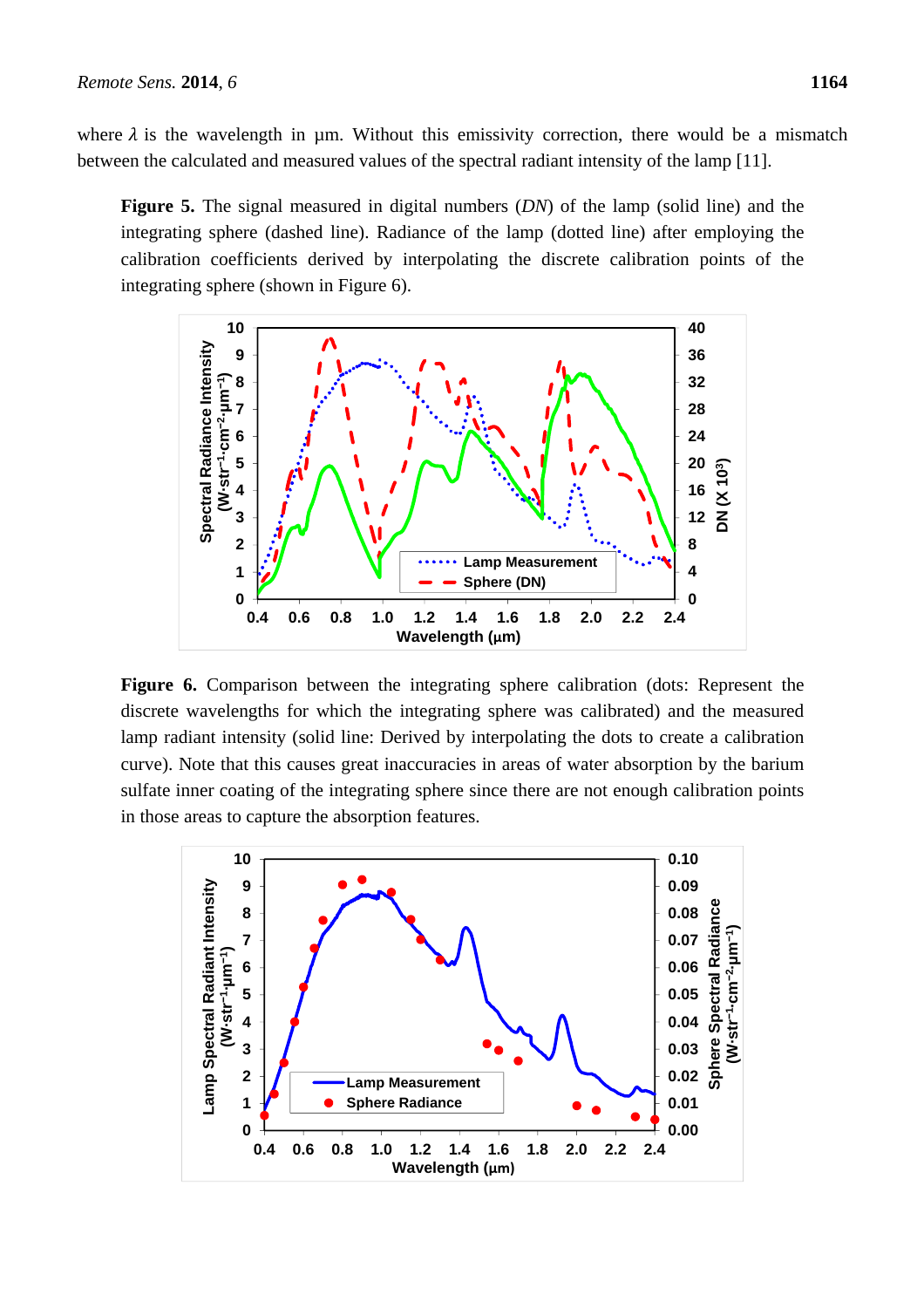**Figure 7.** Measured *vs.* calculated lamp radiant intensity. The mismatch between the measured and calculated lamp radiance is corrected when accounting for the spectral changes of the lamp emissivity. The radiance was calculated assuming a temperature of 3,000 °K, a filament area of  $3 \times 5$  mm and an emissivity defined by  $\varepsilon_{\lambda} = 0.745 - 175\lambda$ .



#### **4. Secondary Calibration of an Integrating Sphere**

Sometimes, we have an integrating sphere that has no reliable calibration curve or an integrating sphere with a variable inner FOV limiter that varies the illumination intensity at its aperture. For these cases, we can use the QH lamp as a secondary calibration source and, via two calibration methods, get a reliable calibration of the integrating sphere. We will show that both calibration methods yield almost identical results.

#### *4.1. Calibration of the Sphere Using the Reflectance of the QH Lamp from a Spectralon Panel*

The calibration of the sphere using the reflectance of the QH lamp from a Spectralon panel is a two-stage method applicable when the spectrometer is equipped with pre-optic attachments (lenses of  $1^\circ$ ,  $5^\circ$ , or  $10^\circ$ ) used to couple light into the fiber:

(1) In the first stage, the reflected radiance of the Spectralon was used to calibrate the spectrometer. The Spectralon panel is a Lambertian panel that has a reflectivity value very close to 1 between 350 and 2,500 nm;

(2) Once the spectrometer was calibrated, it was used to calibrate the second integrating sphere. Figure 2D describes the layout of the equipment.

The Spectralon panel was placed at two distances of  $D_{\text{spectralon}} = 23.5$  and 49.7 cm from the FOV limiter's aperture. The Gilway L9390 QH lamp was placed close to the FOV limiter. Taking into account the fact that the FOV limiter was 103.6 mrad, the spectrometer measured only the radiance reflected back from the central part of the illuminated Spectralon panel. The spectral radiance reflected from this part of the panel (L<sub>spectralon</sub>) was uniform and equal to the panel irradiance divided by  $\pi$ , where the panel irradiance was equal to the known value of the spectral radiant intensity  $(I_{\text{lamp}})$  of the QH lamp divided by  $D_{Spectral on}^2$ :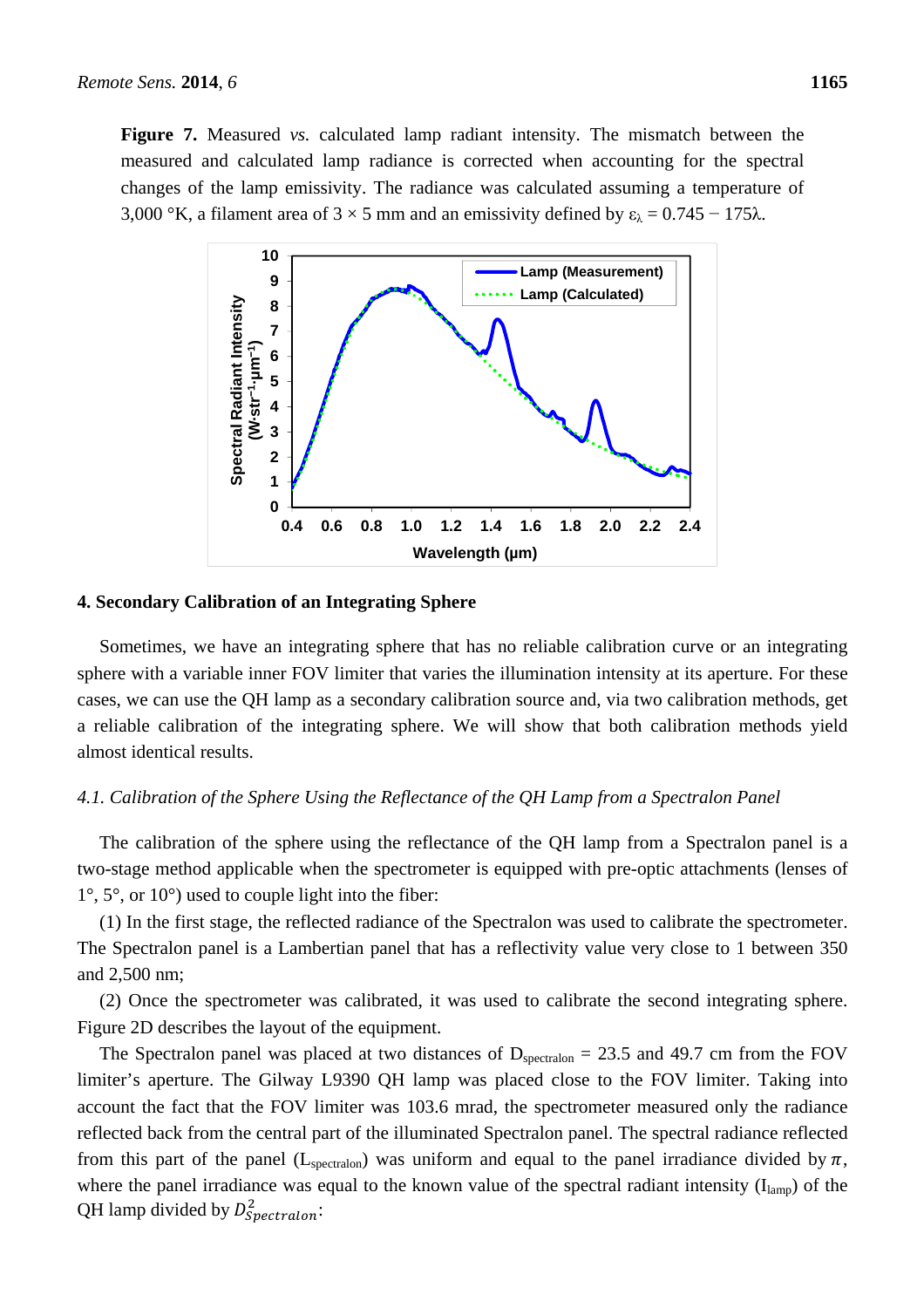$$
L_{spectralon} = \frac{I_{lamp}}{\pi \times D_{Spectralon}^2}
$$
\n(7)

The signal measured by the spectrometer (DN<sub>Spectralon</sub>) was used to divide the spectral radiance of the Spectralon panel  $(L_{Spectralon})$  to receive the spectrometer calibration factors (or spectral radiance response) in radiance units:

$$
K_{radiance} = \frac{L_{spectralon}}{DN_{spectralon}} = \frac{I_{lamp}}{\pi \times D_{Spectralon}^2 \times DN_{Spectralon}}
$$
(8)

It should be noted (Figure 8) that the spectral radiance response as obtained at the two distances are almost identical. Next, the integrating sphere with unknown calibration was placed at a distance where the FOV limiter was smaller than the sphere aperture (the absolute value of this distance is not important, as demonstrated in Section 3). The product of the signal measured by the spectrometer (DNsphere) and the spectrometer calibration factor (Kradiance) is the spectral radiance of the integrating sphere  $(L_{\text{sphere}})$ :

$$
L_{sphere} = DN_{sphere} \times K_{radiance}
$$
\n(9)

Figure 8. Results of integrating sphere calibration by lamp reflectance of a Spectralon panel. The dashed and dotted lines represent calibration curves from two different distances from the lamp to the Spectralon panel ( $D1 = 23.5$  cm,  $D2 = 49.7$  cm). Note that both curves are almost identical, demonstrating that the measuring distance is insignificant. The solid line is the integrating sphere radiance derived by the calibration curve from the last step.



As the Spectralon panel is illuminated in a homogeneous fashion, in particular when the QH lamp is far away from it, this method is suitable for the cases in which the spectrometer has pre-optics to couple light into the fiber. Figure 8 shows the sphere spectral radiance in the VIS-NIR as obtained by this method. As it is quite usual that the ASD spectrometer is characterized by a slight uncontrolled shift between acquired spectrum of the three detectors (VIS-NIR and the two SWIR ones), to avoid inaccurate results, the latter two are not presented.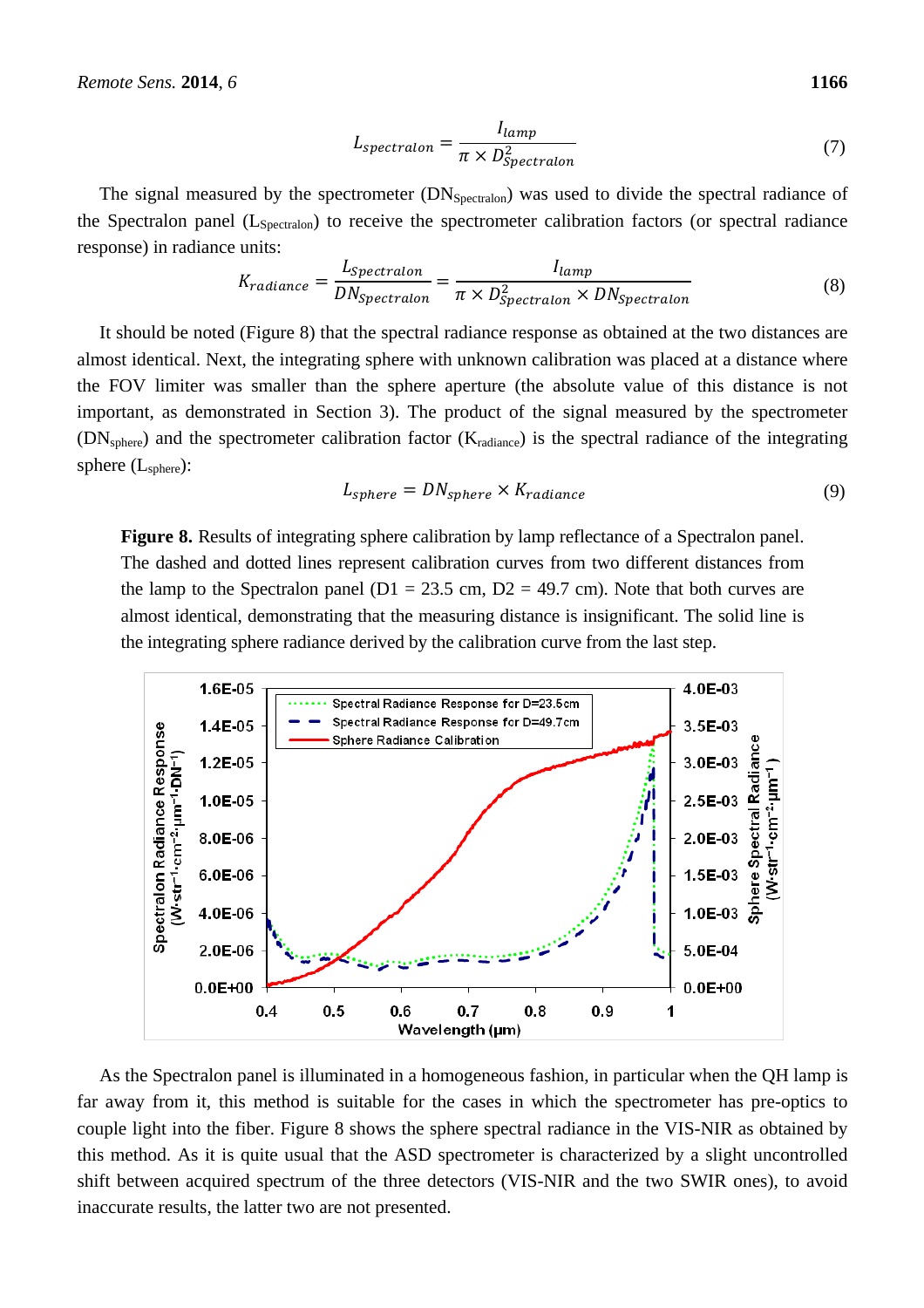#### *4.2. Calibration of the Sphere Using the QH Lamp Directly*

The calibration of the sphere using the QH lamp directly is also a two-stage method applicable when the spectrometer is equipped with bare fiber:

(1) In the first stage, the irradiance from the lamp was used to calibrate the spectrometer;

(2) Once the spectrometer was calibrated, it was used to calibrate the second integrating sphere.

For this calibration, the QH lamp was set at a large distance from the FOV limiter aperture of the fiber ( $D<sub>lamp</sub> = 428.4$  cm), and its signal was measured directly using the spectrometer ( $D<sub>lamp</sub>$ ). The lamp irradiance was equal to the lamp radiant intensity  $I_{lamp}$  divided by  $D_{lamp}^2$ .

$$
E_{lamp} = \frac{I_{lamp}}{D_{lamp}^2} \tag{10}
$$

The irradiance reaching the fiber aperture was divided by the measured signal. This division resulted in the calibration factor of the spectrometer in irradiance units.

$$
K_{irradiance} = \frac{E_{lamp}}{DN_{lamp}} = \frac{I_{lamp}}{D_{lamp}^2 \times DN_{lamp}} \tag{11}
$$

**Figure 9.** Results of integrating sphere direct calibration from a quartz halogen (QH) lamp. The solid line represents the calibration curve obtained by direct calibration from a QH lamp. The dashed curve is the computed lamp radiance.



Next, the integrating sphere with unknown calibration was placed at a distance small enough from the fiber so that the FOV limiter was smaller than the sphere's aperture. Again, the absolute value of this distance is not important. The measured signal  $(DN<sub>sphere</sub>)$  was multiplied by the spectrometer irradiance calibration value −K<sub>irradiance</sub>, and their product was divided by the solid angle of the FOV limiter aperture ( $\Omega_{\text{aperture}}$ ). This provided us the spectral radiance of the integrating sphere ( $L_{\text{sphere}}$ ) by direct measurement of the QH lamp.

$$
L_{sphere} = \frac{K_{irradiance} \times DN_{sphere}}{\Omega_{aperture}} \tag{12}
$$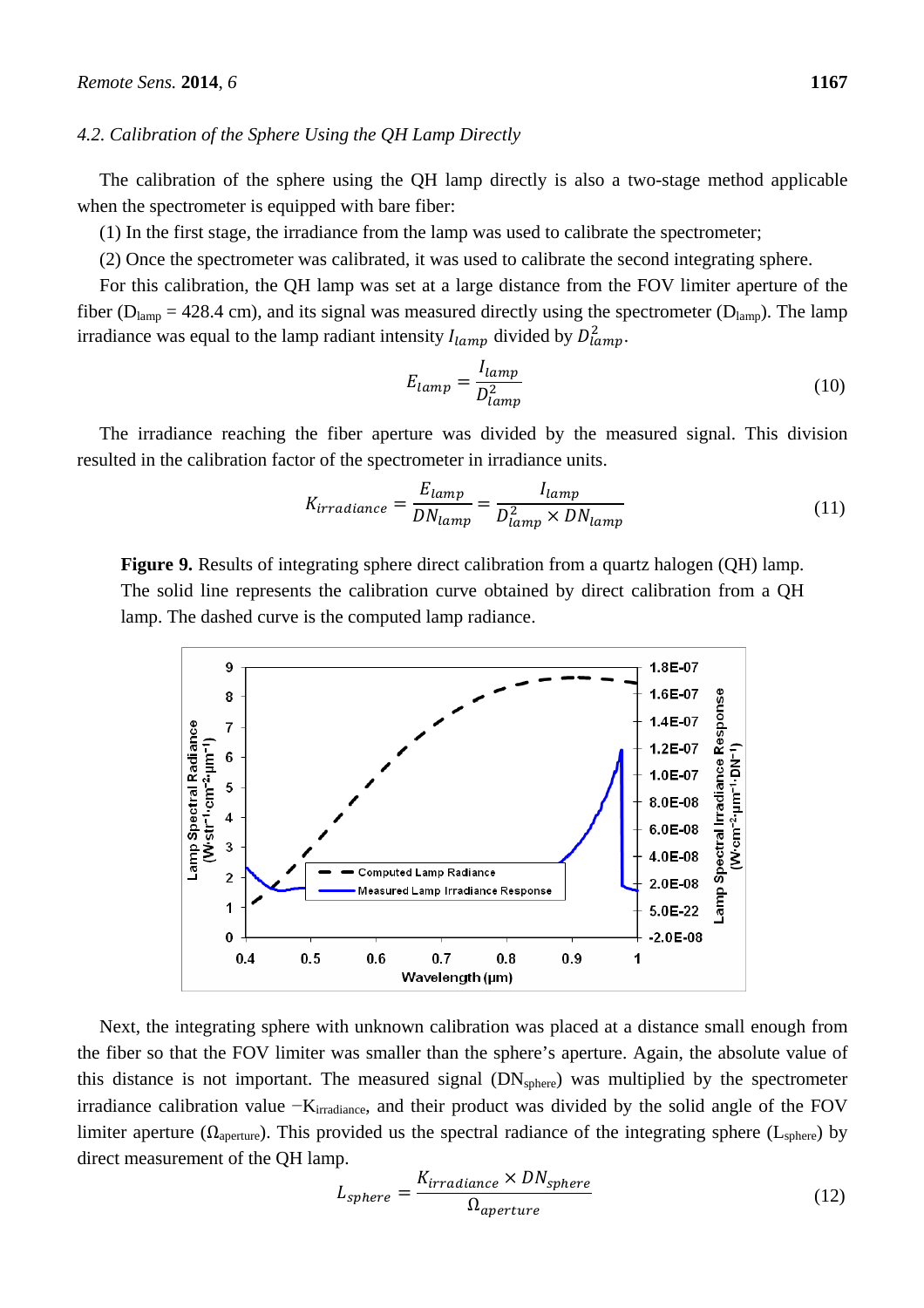Figure 10. Comparison of integrating sphere calibration using the lamp reflectance of a Spectralon panel (dashed line) and by direct calibration from a lamp (dotted line). Note that the ratio between the two calibrations is smaller than 12% throughout most of the VIS-NIR spectral region (solid line).



Results of the direct calibration of the integrating sphere from the QH lamp are presented in Figure 9. Figure 10 shows the resulting spectral radiance of an un-calibrated integrating sphere as calculated by these two methods. As one can see, these methods gave considerably good results with a difference smaller than 12% between them. The great advantage of this calibration is that it is applied to the entire spectral range of the spectrometer and is based on a calibrated QH lamp (NIST traceable or from a NIST-calibrated integrating sphere).

# **5. Discussion**

We have demonstrated a procedure for the calibration of an ASD spectrometer at absolute irradiance units. This procedure is especially useful when the measurement procedure requires that the spectrometer will be calibrated before or after each measurement. The basis of our method relies on the calibration of a QH lamp prior to going into the field. This part is implemented in the laboratory using a calibrated integrating sphere. The advantage of using the lamp, as opposed to the integrating sphere, is twofold: (1) the QH lamp and the stabilized current source are easily transported to the field, while the integrating sphere is not easily taken out of the laboratory environment; and (2) the QH lamp provides a continuous calibration curve, while in most cases, the integrating sphere is calibrated for discrete wavelengths.

By using a calibrated lamp, the calibration of a spectrometer, in field conditions and on-board an aircraft, is easily performed. One obvious shortcoming of using a QH lamp that is calibrated by us is that we remove ourselves from the NIST standard (according to which the integrating sphere is calibrated), and adding some error to our calibrations. However, this application allows for the calibration to be conducted under similar conditions to those under which the measurements are to be made [12] and in spectral regions where the integrating sphere is not calibrated, thereby reducing another source of error.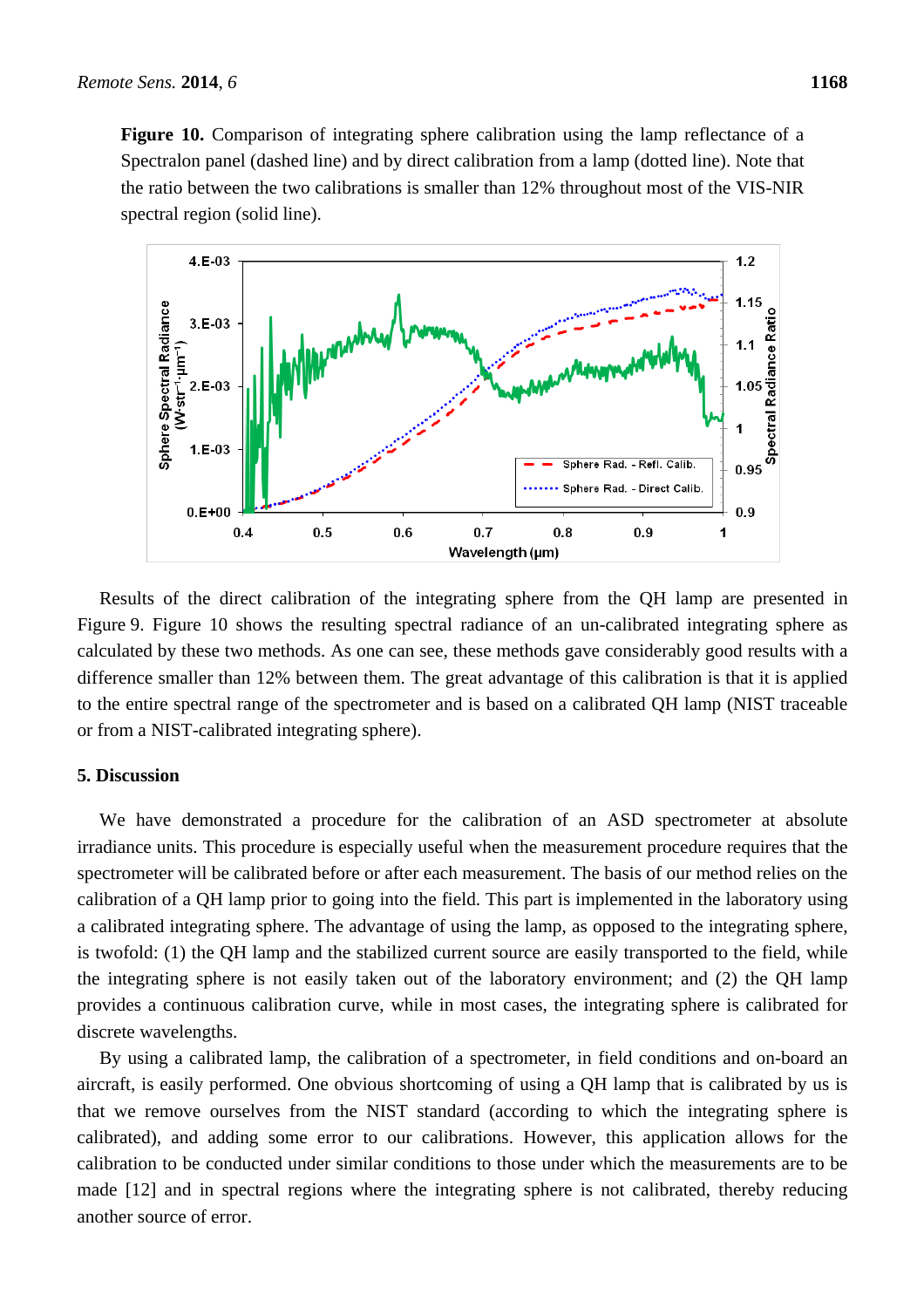It has also been demonstrated that the calibrated lamp could be used for a secondary calibration of an integrating sphere, in cases when the sphere calibration is unknown. Though expensive NIST-traceable calibrated FEL lamps are used as a standard, we chose to demonstrate the application of inexpensive and fairly available QH lamps. We have shown that a relatively accurate calibration can be achieved for the VIS-NIR-SWIR region using these lamps. Currently, several groups in the remote sensing community lack the resources to maintain expensive measurement equipment, which has led to the establishment of an "equipment pool." One of these is the Field Spectroscopy Facility (FSF) of the UK Natural Environment Research Council (NERC) [13]. Such equipment is often considered infallible despite its calibration not having been maintained since its purchase [2]. The presented method, using standard QH lamps, could contribute to the generation of better quality and more uniform data across research groups. Only one visit to a laboratory with an integrating sphere is required to calibrate several QH lamps. Caution should be taken when using any lamp after transport, as changes in spectral radiance  $(> 1\%)$  have been documented to occur in one of three FEL lamps during transportation [14,15]. Therefore, it is good practice to calibrate several lamps and compare them from time to time to make sure no great changes to the calibration lamp radiance have occurred. It is advised that no lamp be used for over 100 hours without recalibrating its radiance, even without transport.

# **6. Conclusions**

In the current paper, we presented a pragmatic procedure for in-field calibration of both ground and airborne hyperspectral point spectrometers. The calibration of the spectrometer using this procedure can be performed before and after each field or flight campaign. The use of a quartz halogen (QH) lamp enables a continuous wavelength calibration of any fiber-based field spectrometer. This mode of calibration is more advantageous than the use of an integrating sphere, for which the calibration values are discrete and do not cover the entire spectral range. The calibration protocols shown herein are simple and fit research groups with limited calibration resources. Thus, this paper offers the growing remote sensing community the means to produce reliable spectral field data, and can serve as a prototype for developing tailored-made approaches for in-field absolute calibration of other spectrometers. In addition, the calibrated QH lamp could be used as a standard for a secondary calibration of an integrating sphere in case its calibration is unknown.

#### **Acknowledgments**

Offer Rozenstein was supported by the Pratt foundation. The authors wish to thank the anonymous reviewers for their valuable comments.

#### **Author Contributions**

Offer Rozenstein contributed to the experimental work and analysis of the data, reviewed literature, prepared the manuscript and the figures. Adam Devir has conceived the concept of the project and contributed to the experimental work and analysis of the data. Arnon Karnieli supervised and coordinated the research activity. All authors participated in editing and revision of the paper.